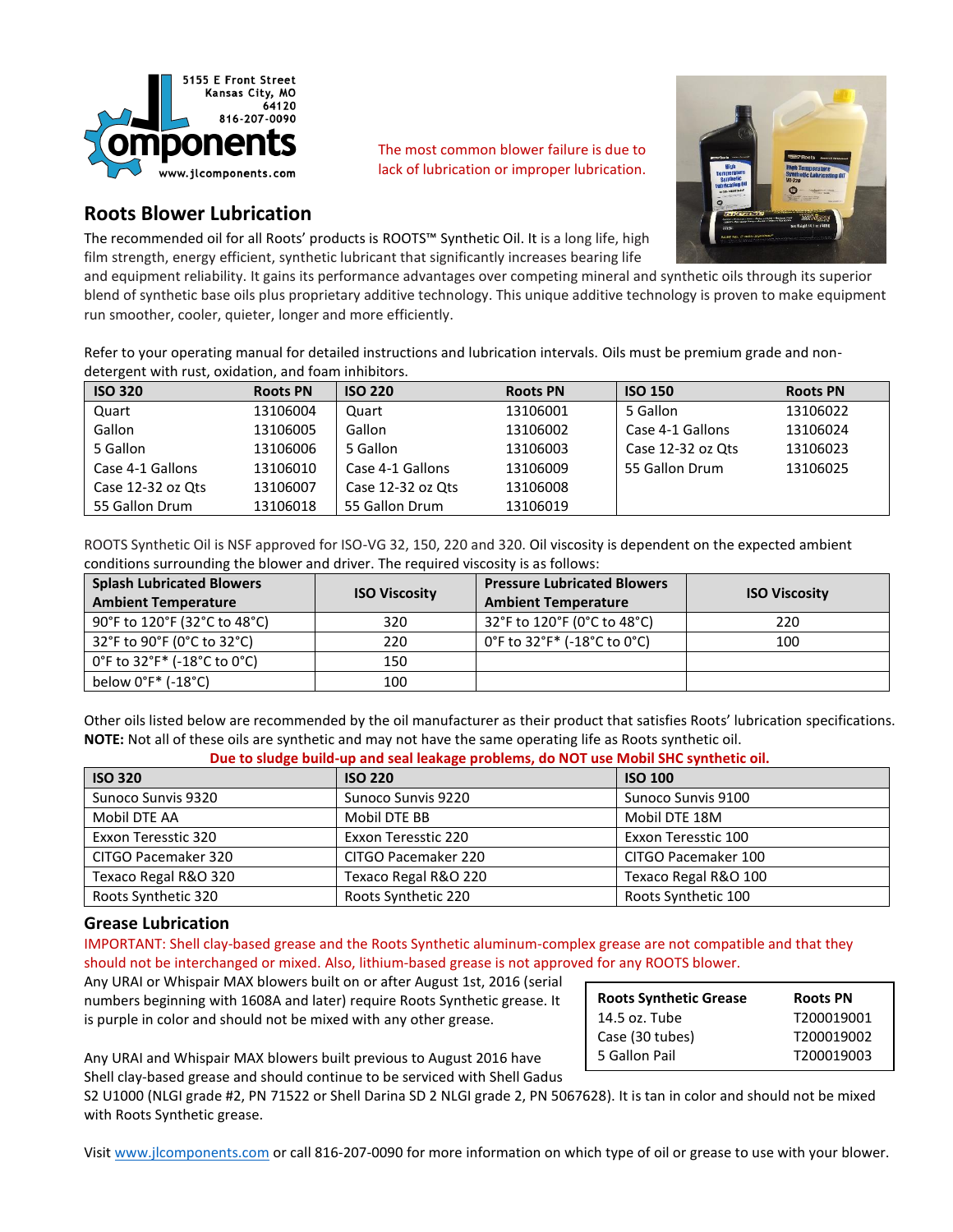# ROOTS<sup>™</sup> Synthetic Oil

# **ROOTS™ Synthetic Oil**





#### Beyond Synthetic™

ROOTS<sup>®</sup> Synthetic Oil is a long life, high film strength, energy efficient, synthetic lubricant that significantly increases bearing life and equipment reliability. Roots Synthetic Oil gains its performance advantages over competing mineral and synthetic oils through its superior blend of synthetic base oils plus proprietary additive technology. This unique additive technology is proven to make equipment run smoother, cooler, quieter, longer and more efficiently.

ROOTS Synthetic Oil typically replaces conventional, low film strength. R & O (rust and oxidation inhibited) oils that rely solely on their viscosity to protect equipment against wear. ROOTS Synthetic Oil is NSF approved for ISO-VG 32, 150, 220 and 320.

#### Performance advantages

- High Oxidation Stability Contains oxidation-resistant additives that mean longer oil life and fewer oil changes. ROOTS Synthetic Oil excels in ASTM oxidation tests, and in the field, where it counts. Longer oil life means lower expenditures, and greater conservation.
- Rapidly Separates from Water ROOTS Synthetic Oil rapidly and completely separates from water, which is easily drained from the bottom of the oil reservoir.
- Saves Energy ROOTS Synthetic Oil has an extremely low coefficient of friction that is proven to save energy over conventional oils. In rotating equipment these savings frequently exceed the total cost of the oil within several months, making what was once an oil expense a profit.
- Reduces Bearing Vibrations The tough oil film of ROOTS Synthetic Oil coupled with its ability to micro-polish contacting bearing elements provides superior bearing lubrication.
- Longer Oil life ROOTS Synthetic Oil has outstanding oxidation stability that greatly extends oil change intervals while keeping equipment clean.

#### Synerlec® additive technology makes the difference!

Synerlec® additive technology forms a tough, slippery, synthetic film on all metal surfaces. This proprietary film significantly improves lubrication: first, by increasing the oil's film thickness, and second, by increasing the oil film's toughness, both of which help to prevent metal-to-metal contact. It displaces moisture from metal surfaces and protects all metals against rust and corrosion. It also fortifies the oil against the detrimental effects of heat, which causes oil to oxidize.

- **Excellent Corrosion Protection** ROOTS Synthetic Oil's tough oil film forms an ionic bond on metal surfaces, which acts as a preservative oil during shutdown and provides instant lubrication at startup.
- **Synthetic Solvency** ROOTS Synthetic Oil's natural solvency cleans up dirty equipment and keeps it clean.
- Compatible with Seals ROOTS Synthetic Oil has excellent seal compatibility.
- **Environmentally Responsible** ROOTS Synthetic Oil components are TSCA listed and meet EPA. RCRA and OSHA requirements. ROOTS Synthetic Oil extends oil drain intervals, eliminates premature oil changes, decreases the amount of oil purchased and disposed of and conserves energy.
- **Blower Protection** Protects blower through a wide range of operating temperatures.
- Pour Point from -40°F (-40°C). Flash Point at 500°F (260°C).
- Range of Use ROOTS Synthetic Oil can be used in any blower application or operating environment.
- High Film Strength ROOTS Synthetic Oil carries up to 700% greater loads than other mineral and synthetic oils
- **Compatibility With Other Oils** ROOTS Synthetic Oil is compatible with, and can be mixed with, other mineral oils and most other synthetic oils No special cleaning is required at change out for blowers previously running on mineral oil. NOTE: It is NOT compatible with silicone or glycol synthetics.
- **ISO Grade Availability** Available in ISO Grade 100, 150, 220, or 320.
- **Container Sizes** Available in one-quart containers, 12-quart cases, one-gallon containers, 5-gallon pails, or 55 gallon drums.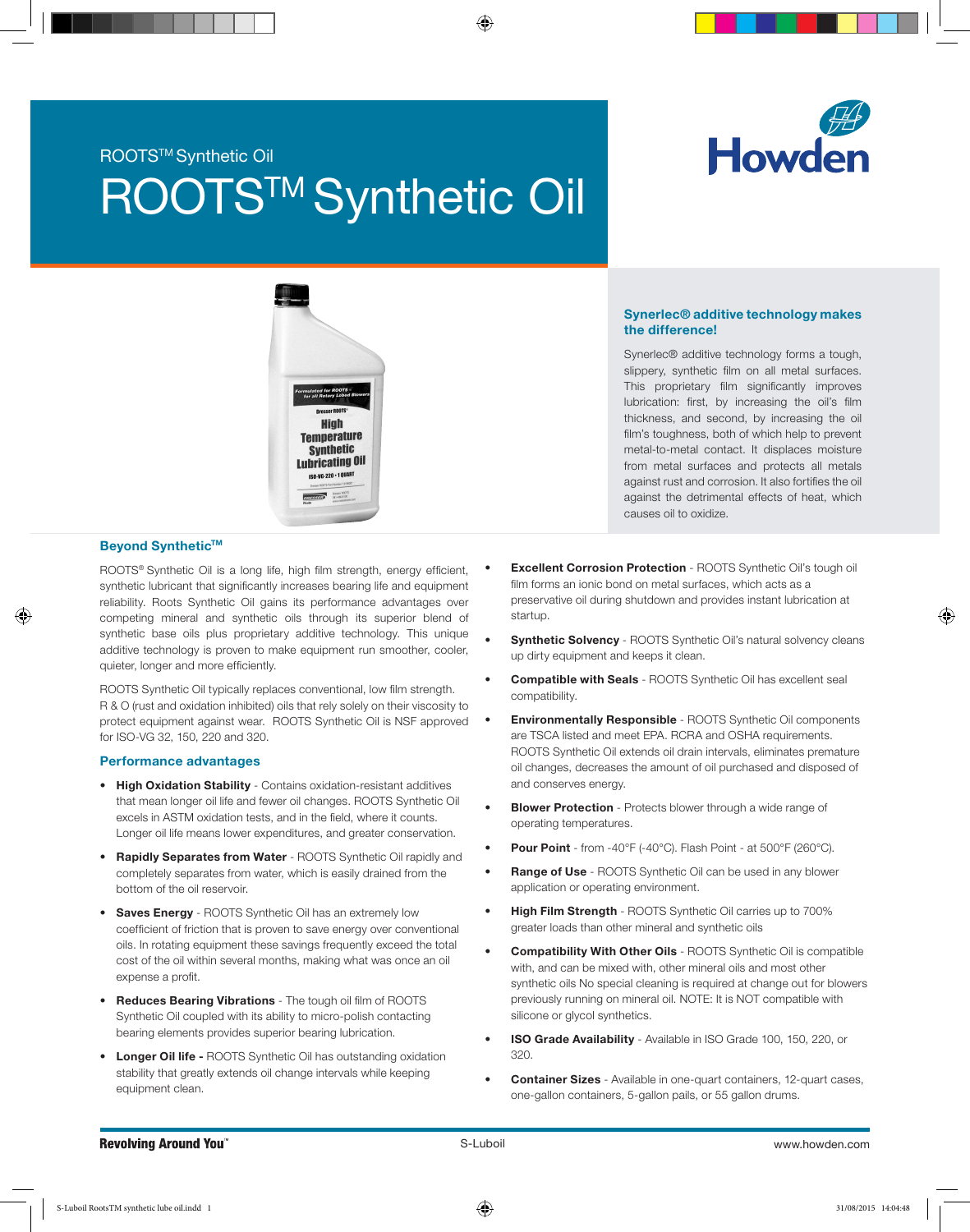

#### For further information contact

Howden Roots 900 W. Mount St. Connersville Indiana USA 47331 Tel: +1 765 827 9200 Web: www.howden.com

|                                                                                                 | <b>ISO Grade/AGMA Grade</b> |                          |                            |                            |
|-------------------------------------------------------------------------------------------------|-----------------------------|--------------------------|----------------------------|----------------------------|
| <b>Typical Properties*</b>                                                                      | 100                         | 150***                   | 220                        | 320                        |
| <b>AGMA Grade</b>                                                                               | 3                           | $\overline{4}$           | 5                          | 6                          |
| <b>Viscosity</b><br>cSt@40°C<br>cSt @ 100°C<br>SSU @ 100°C<br>SSU @ 210°C                       | 100<br>12.6<br>518<br>70    | 150<br>16.1<br>783<br>84 | 220<br>21.5<br>1153<br>108 | 320<br>27.0<br>1685<br>139 |
| <b>Viscosity Index</b>                                                                          | 120                         | 112                      | 117                        | 112                        |
| Specific Gravity @ 60°F                                                                         | 0.863                       | 0.869                    | 0.874                      | 0.880                      |
| Lbs./Gal                                                                                        | 7.19                        | 7.24                     | 7.28                       | 7.33                       |
| Flash °F                                                                                        | 440                         | 485                      | 485                        | 500                        |
| Pour Point °F                                                                                   | $-53$                       | $-47$                    | $-35$                      | $-35$                      |
| <b>ISO Cleanliness Level</b>                                                                    | <b>NA</b>                   | <b>NA</b>                | <b>NA</b>                  | <b>NA</b>                  |
| <b>ASTM D-1401 Demulsibility</b><br>(from 40/40/0/06 to 40/40/0/30)                             | Pass                        | Pass                     | Pass                       | Pass                       |
| D-892 Foam Tests Sequences I, II & III                                                          |                             |                          |                            |                            |
| <b>D-130 Copper Corrosion</b><br>3 hrs. @ 210°F<br>250 hrs. @ 210°F                             | 1A<br>1A                    | 1A<br>1A                 | 1A<br>1A                   | 1A<br>1A                   |
| <b>Cincinnati Millicron "A"</b><br>72 hrs. @ 275°F                                              | Pass                        | Pass                     | Pass                       | Pass                       |
| D-665 Rust Test<br>Fresh Water<br>Salt Water                                                    | Pass<br>Pass                | Pass<br>Pass             | Pass<br>Pass               | Pass<br>Pass               |
| D-2893 Dry Air Oxidation<br>312 hrs. @ 203°F,<br>% Viscosity Increase<br>Precip. No. (% Solids) | 0<br>$\Omega$               | 0<br>$\Omega$            | $\Omega$<br>$\Omega$       | 0<br>$\Omega$              |

#### **Specified lubricants**

| 2"-8" Blower Recommended Oil Grades                      |     |  |  |
|----------------------------------------------------------|-----|--|--|
| <b>ISO Viscosity Range</b><br><b>Ambient Temperature</b> |     |  |  |
| Above 90°F (32°C)                                        | 320 |  |  |
| 32° to 90°F (0°-32°C)                                    | 220 |  |  |
| 0° to 32°F (-18°-0°C)                                    | 150 |  |  |
| Below $0^{\circ}$ F (-18 $^{\circ}$ C)                   | 100 |  |  |

| 10"-20" Splash Lubricated Blower Recommended Lubricating Oils |                            |  |  |
|---------------------------------------------------------------|----------------------------|--|--|
| <b>Ambient Temperature</b>                                    | <b>ISO Viscosity Range</b> |  |  |
| Above 90°F (32°C)                                             | 320                        |  |  |
| 32° to 90°F (0°-32°C)                                         | 220                        |  |  |
| 0° to 32°F (-18°-0°C)                                         | 150                        |  |  |
| Below $0^{\circ}F$ (-18 $^{\circ}C$ )                         | 100                        |  |  |

| 10"-20" Pressure Lubricated Blower Recommended Lubricating Oils |                            |  |  |
|-----------------------------------------------------------------|----------------------------|--|--|
| <b>Ambient Temperature</b>                                      | <b>ISO Viscosity Range</b> |  |  |
| 32° to 120°F (0°-49°C)                                          | 220                        |  |  |
| Below 32°F (0°C)                                                | 100                        |  |  |

All RGS - Use ISO-VG-100

See the manual provided with the blower for service intervals of the lubrications mentioned.

\*All properties are typical and may vary.

#### Note:

ROOTS Synthetic Oil's solvency cleans wear metals and deposits left behind by previous oils. These wear metals and deposits can become soluble in the new oil, causing abnormally high values on used oil analysis until equipment is clean.

#### Note:

ROOTS Synthetic Oil is NSF approved for ISO-VG 32, 150, 220 and 320.